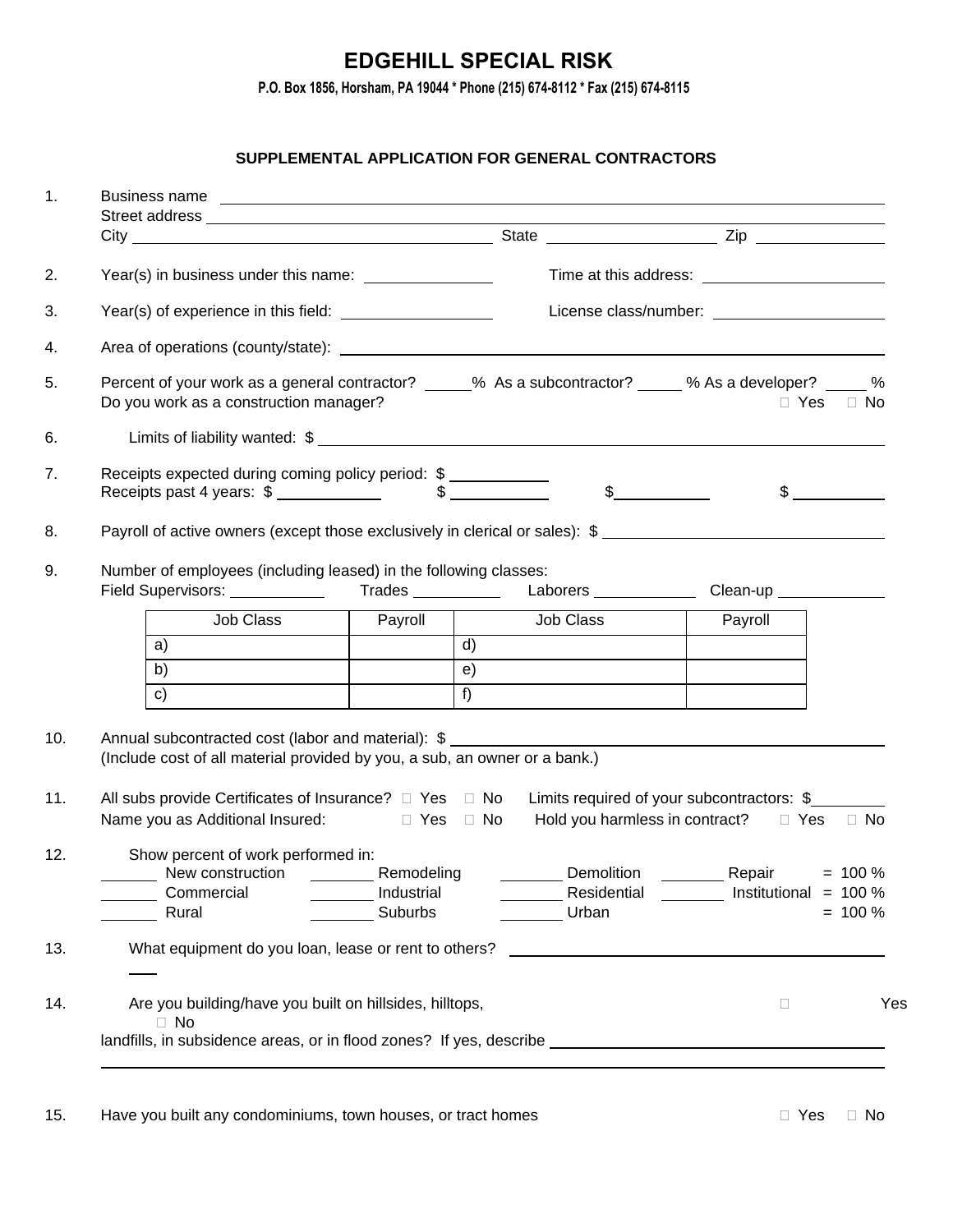|     | of more than 9 living units per project in the past 10 years?<br>If yes, specify year(s), number(s) and locations(s) |                  |  |  |  |  |
|-----|----------------------------------------------------------------------------------------------------------------------|------------------|--|--|--|--|
| 16. | How many model homes in next 12 months?                                                                              | Number of pools? |  |  |  |  |
| 17. | Describe all work done to prevent/reduce earthquake damage:                                                          |                  |  |  |  |  |
|     |                                                                                                                      |                  |  |  |  |  |

18. Describe enough jobs to show scope and variety of work. Use more space, if necessary:

|         | <b>Project/Location</b> | <b>Nature of</b><br><b>Work</b> | <b>Receipts</b> | Dates -<br><b>Start/End</b> |
|---------|-------------------------|---------------------------------|-----------------|-----------------------------|
| 1<br>л. |                         |                                 |                 |                             |
| 2.      |                         |                                 |                 |                             |
| 3.      |                         |                                 |                 |                             |
| 4.      |                         |                                 |                 |                             |
| 5.      |                         |                                 |                 |                             |

|                | <b>Project/Location</b> | <b>Nature of</b><br><b>Work</b> | <b>Receipts</b> | Dates -<br><b>Start/End</b> |
|----------------|-------------------------|---------------------------------|-----------------|-----------------------------|
| . .<br>ົ<br>۷. |                         |                                 |                 |                             |
| 3.             |                         |                                 |                 |                             |

20. Describe jobs scheduled to begin in coming policy term.

| I.                        | <b>Project/Location</b>       | II. III.   |                    | IV.<br><b>Receipts</b><br><b>Nature</b><br>of Work | V VII.                        | nd                | Dates -<br>Start/E |
|---------------------------|-------------------------------|------------|--------------------|----------------------------------------------------|-------------------------------|-------------------|--------------------|
| 1.                        |                               |            |                    |                                                    |                               |                   |                    |
| 2.<br>3.                  |                               |            |                    |                                                    |                               |                   |                    |
| Indicate work done:       | By You or<br><b>Employees</b> | By<br>Subs | <b>Not</b><br>Done |                                                    | By You or<br><b>Employees</b> | By<br><b>Subs</b> | <b>Not</b><br>Done |
| Airports<br>1.            | □                             | П          | $\Box$             | 12. Insulation                                     | П                             | П                 | $\Box$             |
| Architecture/Design<br>2. | П                             | П          | $\Box$             | 13. Joint venture                                  |                               | П                 | П                  |
| 3.<br>Asbestos            | П                             | П          | $\Box$             | 14. Nuclear                                        |                               | П                 | П                  |
| <b>Blasting</b><br>4.     | П                             | П          | $\Box$             | 15. Process piping                                 | П                             | П                 | $\Box$             |
| <b>Boilers</b><br>5.      | П                             | П          | П                  | 16. Railroads                                      |                               | П                 | □                  |
| <b>Bridges</b><br>6.      | П                             | П          | П                  | 17. Sprinklers                                     |                               | П                 | П                  |
| Cranes/Hoists<br>7.       | П                             | П          | П                  | 18. Synthetic stucco                               |                               | П                 | □                  |
| Dams/Reservoirs<br>8.     | □                             | П          | $\Box$             | 19. Tunneling                                      | П                             | $\Box$            | $\Box$             |
| Demolition<br>9.          | П                             | П          | $\Box$             | 20. Utilities                                      |                               | П                 | П                  |
| 10. Fireproofing          | П                             | П          | $\Box$             | 21. Welding at job sites                           | П                             | П                 | $\Box$             |
| 11. Highways/Roads        | □                             | П          | $\Box$             | 22. Work at over 3 stories                         | П                             | 0                 | □                  |
|                           |                               |            |                    | 23. Wrap-ups                                       | П                             | $\Box$            | $\Box$             |